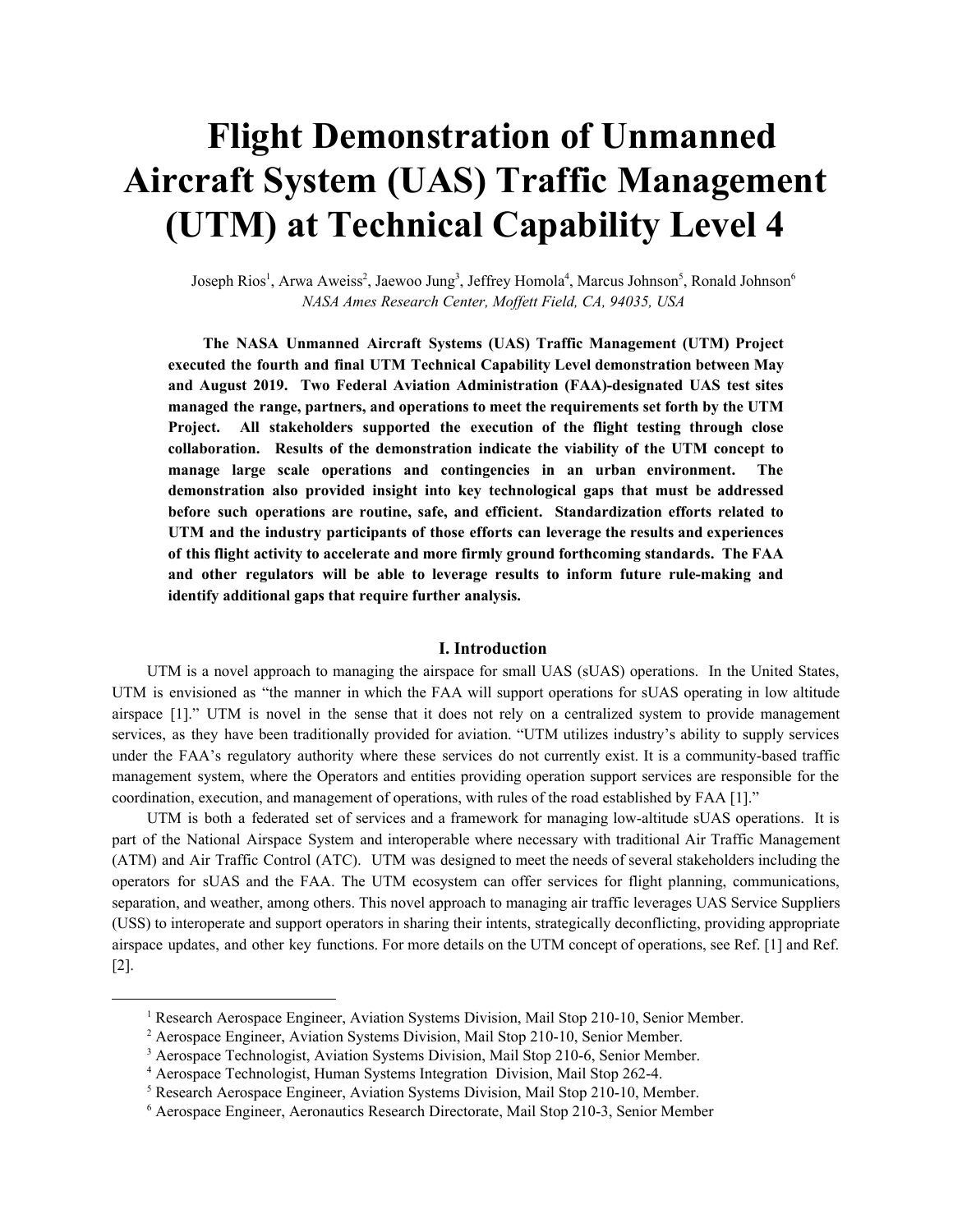A series of four Technical Capability Levels (TCLs) were defined by NASA to develop and test the increasing capabilities of UTM needed to manage more complex UAS operations. NASA successfully progressed through several phases of flight testing, with TCL4 being the final such demonstration. The major events are summarized in Figure 1. The tests were performed at different test locations, including the FAA-designated UAS test sites.



**Figure 1. Summary of major NASA UTM flight testing activities.**

The final TCL, TCL4, demonstrated sUAS operations with the following features as defined by the NASA UTM concept of operations [2], supported by the UTM System:

- 1. Beyond-visual-line-of-sight operations
- 2. Urban environments, higher densities
- 3. Autonomous vehicle-to-vehicle (V2V) capabilities, Internet-connected systems
- 4. Large-scale contingency mitigation

The TCL4 environment and capabilities were planned to support use cases for news gathering, deliveries, and personal use. These capabilities and use cases were additive from the previous TCLs and thus encompass interactions with manned aviation, individual operation contingency management, vehicle tracking, and public safety operations, amongst others. A goal of TCL4 was to investigate system responses to real-world events related to these use cases. For example, UAS-to-UAS and UAS-to-manned aircraft encounters, weather events, and emergency priority operations.

#### **II. Approach**

To engage the FAA-designated test sites in the TCL4 testing, six of the FAA-designated UAS test sites were provided a Statement of Work (SOW) to which they provided proposals. The SOW was written with detailed scenarios and technical requirements. A lesson learned by the UTM Project and the test sites from previous UTM flight tests (specifically TCL1, National Campaign I [3], TCL2 [4, 5], National Campaign II [6], and TCL3 [7, 8]) was that too much flexibility in the scenario requirements led to inadequate coverage of Project goals and discrepancies in trying to compare results across test sites. Thus for TCL4, five specific scenarios with key characteristics and test events, including a mix of live and simulated operations, were provided as part of the SOW. NASA evaluated the SOW responses and selected the Nevada Institute for Autonomous Systems (NIAS) and the Lone Star UAS Center of Excellence & Innovation (LSUASC) located in Nevada and Texas, respectively, to execute the TCL4 Demonstration. The test sites were responsible for forming their team of industry, government,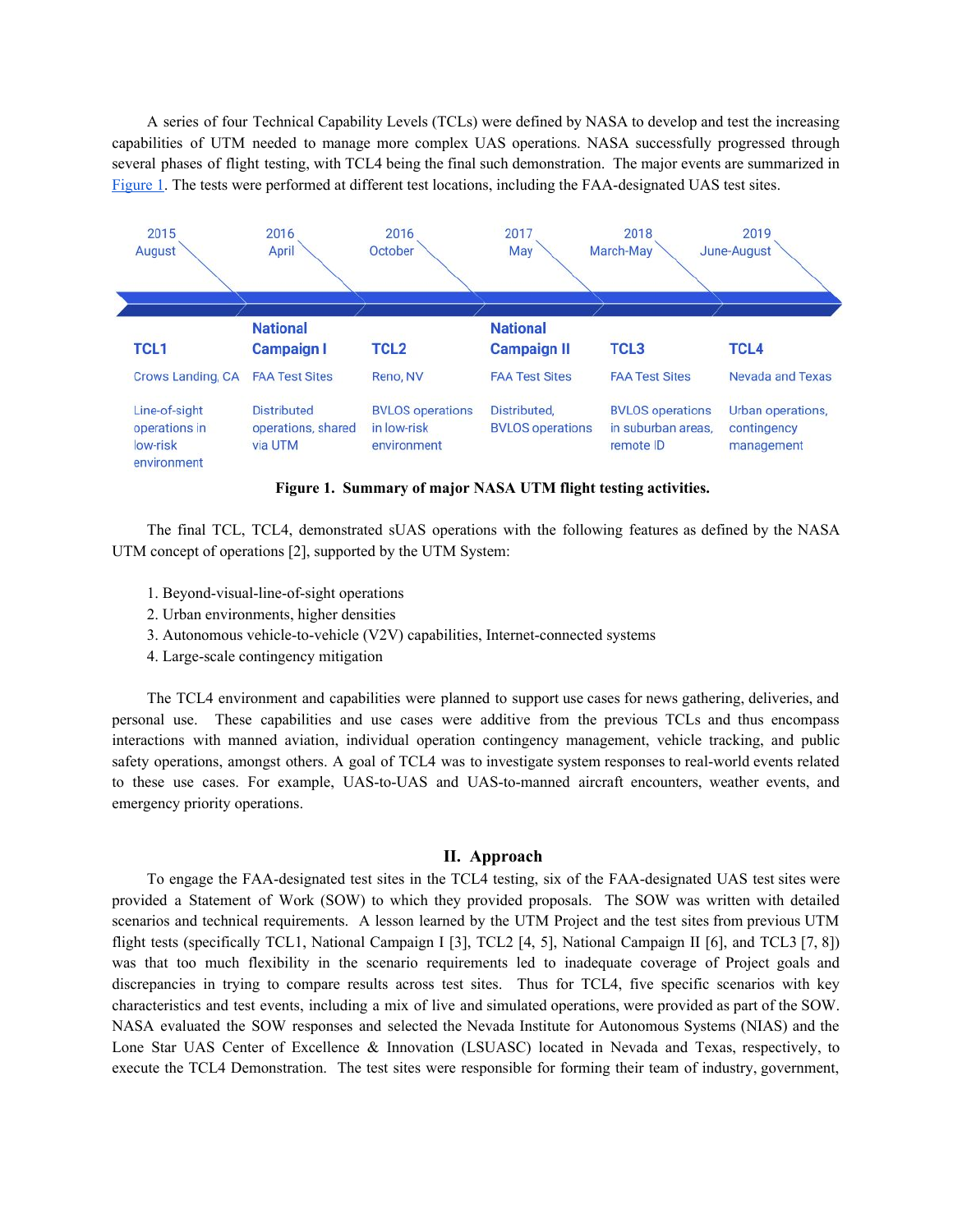and community partners, developing test plans per the SOW, and ultimately executing the flight tests to provide the required data to NASA. In total there were 27 unique industry and city partners across the two sites.

#### **A. Scenarios**

The primary research goals of TCL4 were to collect data to understand the requirements regarding safely enabling large-scale beyond visual-line-of-sight (BVLOS) sUAS operations in urban environments; evaluate the small UAS Detect and Avoid, Communications, Navigation, and Remote ID technologies available at the time of the demonstration; evaluate UTM services being developed to address technical and operational challenges of urban operations; and identify gaps in the capabilities of current technology which would be needed to enable urban operations. The TCL4 demonstration was scenario-driven and integrated different research objectives into each scenario. The five scenarios were created and designed by NASA to represent a "day in the life of UAS operations" in a geographic region and focused on the research challenges associated within various UTM focus areas.

#### *Scenario 1*

In an urban environment, nominal high density UTM operations are taking place with multiple mission types and use cases being carried out. A simulated weather event is forecast to impact the area, which results in a warning region being established in the form of a UAS Volume Reservation (UVR). Operators with current or planned operations within the UVR geometry respond by returning to the launch point, re-planning to utilize an identified safe landing location that is de-conflicted from other operations, or avoiding takeoff from within the UVR.

# *Scenario 2*

A pop-up concert takes place at a local venue that results in a number of UTM operations in the area supporting a variety of use cases reaching medium to high density traffic levels. An incident, like a fire or a medical emergency, occurs at the concert resulting in a UVR being established to allow for a Public Safety UTM response and clearance of non-essential operations from the area. Those operations clearing the UVR must replan and de-conflict to ensure safe exit. UTM-enabled Remote ID is used to identify and contact operators that have not cleared the area. Special access to the UVR is granted for news coverage in addition to the public safety vehicles.

#### *Scenario 3*

UTM operations are being conducted in the vicinity of an active airport with a medium density of sUAS operations. Reported events take place that require Remote ID of specific operations as well as security responses to monitor situations near the airport. Piloted general aviation aircraft are conducting flights in the area and one aircraft's path results in a conflict with a UTM operation's operation volume with a subsequent response from the UAS operator. Another operation experiences a loss of communication that results in the transition to a Rogue state, communicated to nearby operations with resulting maneuvers to avoid.

#### *Scenario 4*

High density UTM operations are taking place in an urban environment. A simulated low battery situation forces a vehicle to land quickly, which requires nearby operations to re-plan and avoid the landing vehicle. Later, large-scale loss of communication and navigation events are experienced that require contingency management procedures in response. Remote ID is requested to identify vehicles that are reported to be congregating in a particular area during the events.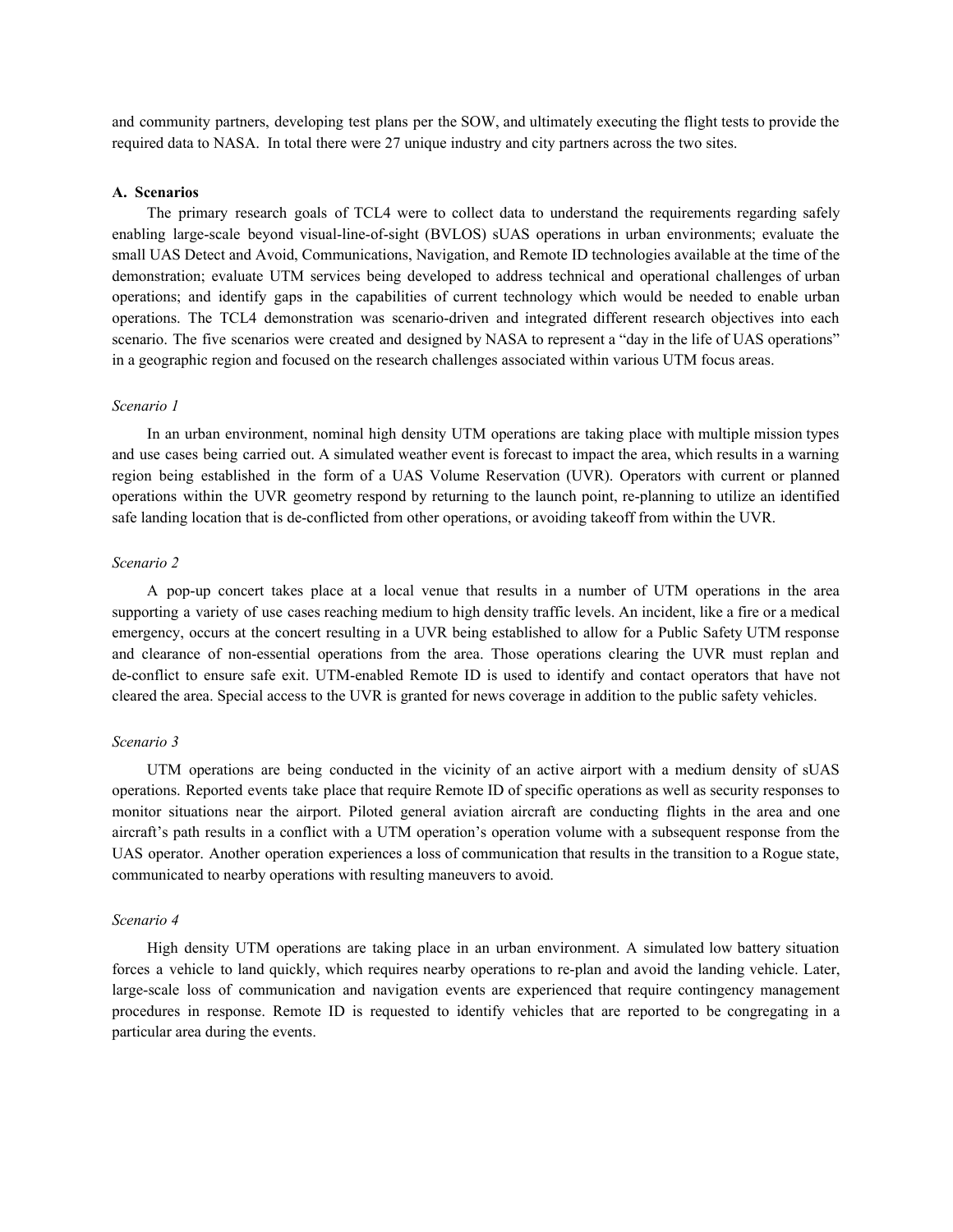# *Scenario 5*

Multiple events are taking place in a suburban area, which draws a gradually increasing number of sUAS performing a variety of supporting missions. The increase in density is accommodated through strategic deconfliction that eventually requires UAS Service Supplier (USS) negotiations for re-planning or agreement to allow overlapping Operation Volumes. Operational density in one area increases with subsequent negotiations that result in shared airspace for multiple vehicles and a transition to cooperative separation. One USS supporting multiple operations experiences a critical failure, which results in contingency management procedures for affected flights and a switch to an alternate USS where able.

# **B. Test characteristics**

Test Characteristics (CH) were used to help define the flight environment in which operations were to be conducted, and the types of flight profiles needed to fulfil a given scenario. The general categories of CHs are described in [Table](#page-3-0) 1.

| Category                         | Description                                                                                                                   | Scenarios     |
|----------------------------------|-------------------------------------------------------------------------------------------------------------------------------|---------------|
| Density of Operations            | Number of UAS airborne within an identified area                                                                              | 1, 2, 3, 4, 5 |
| Tempo of Operations              | Number of takeoffs and landings within an identified area                                                                     | 1, 4, 5       |
| <b>Operation Volume</b><br>Types | Area Based Operation Volumes (ABOV) or Transit Based Operation<br>Volumes (TBOV) identified in an operation                   | 1, 2, 3, 4, 5 |
| Airspace Type                    | Operation in controlled or uncontrolled airspace                                                                              | 1, 2, 3       |
| <b>Ground Obstructions</b>       | Operation proximity to structures / buildings                                                                                 | 1, 4          |
| <b>Obstruction Types</b>         | Operation proximity to Dynamic or Static obstructions                                                                         | 4, 5          |
| Automated<br>Launch/Land         | UAS launch or land location relative to operator location (co-located or<br>remote)                                           | 1, 3, 4, 5    |
| <b>Flight Profiles</b>           | General classes of flight profiles such as linear inspection, and area<br>inspection                                          | 1, 2, 3, 4, 5 |
| Launch/Landing Profiles          | UAS launch or land at combinations of ground and rooftop locations                                                            | 1, 4          |
| <b>USS Negotiations</b>          | USS requests for modifications of operations managed by other USS                                                             | 1, 2, 3, 5    |
| Priority Operations              | Operations constrained by navigational capability (in-flight emergency)<br>or responding to priority missions (public safety) | 2, 3, 4       |
| Remote UAS ID                    | UAS identification through or not through the USS network, by a<br>terrestrial or aerial entity                               | 2, 3, 4       |

<span id="page-3-0"></span>**Table 1. Summary of Test Characteristics for the TCL4 Flight Demonstration.**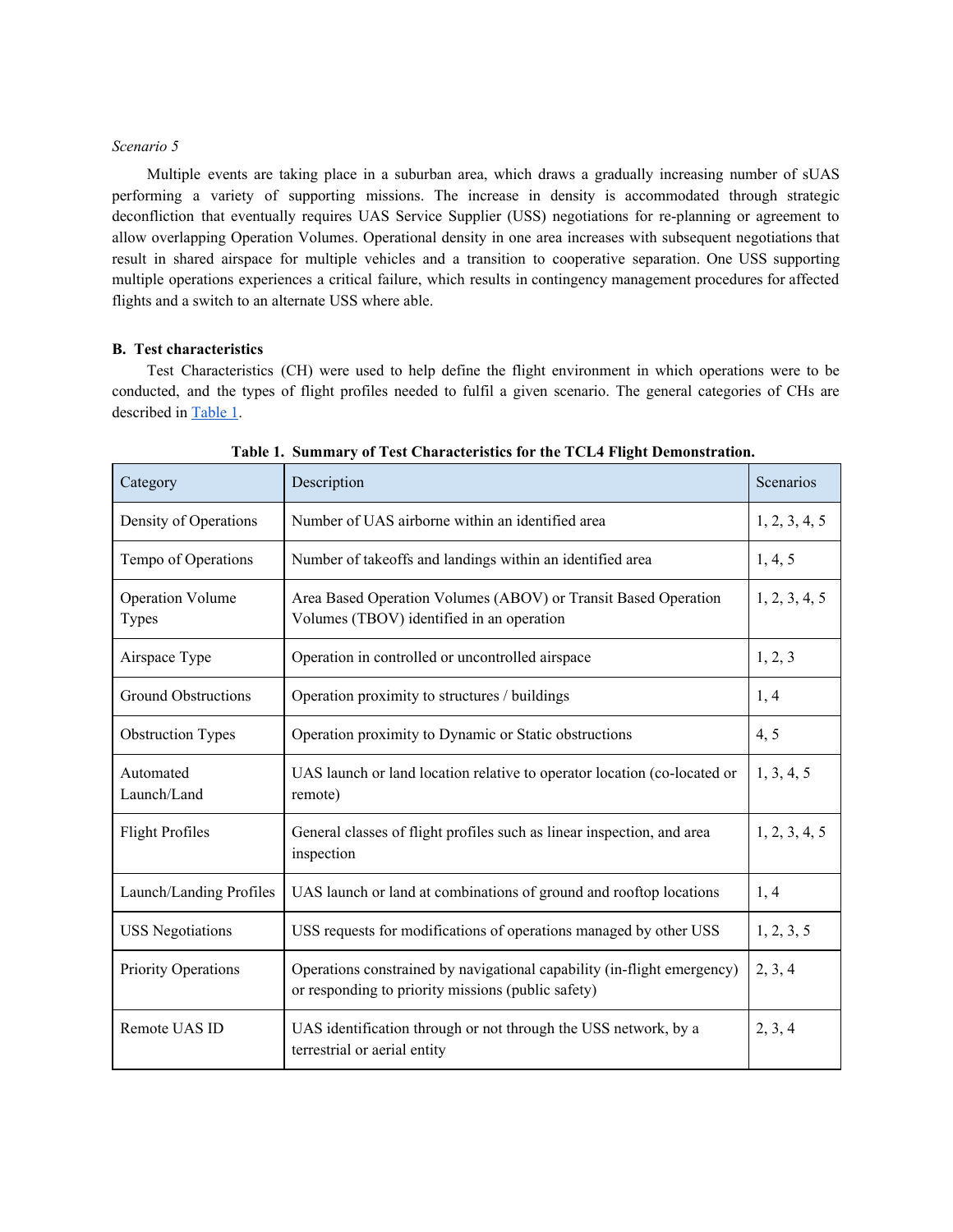| USS Participation | Number of USS supporting operations and sharing data per USS | 1, 2, 3, 4, 5 |
|-------------------|--------------------------------------------------------------|---------------|
|                   | specifications                                               |               |

# **C. Test Events**

Test Events (TE) were used to induce changes to the environment or operation with the intent of exercising different technologies and procedures. The general categories of TEs are described in [Table](#page-4-0) 2.

| Category                                      | Description                                                                                               | Scenarios        |
|-----------------------------------------------|-----------------------------------------------------------------------------------------------------------|------------------|
| <b>UAS Volume</b><br>Reservations             | An airspace restriction is enacted which limits the availability of the<br>airspace to certain vehicles   | 1, 2             |
| Conflicts                                     | A UAS comes within a defined range of either manned aircraft,<br>obstacle, or another UAS                 | 1, 2, 3, 4,<br>5 |
| Safe Landings                                 | Landings within/outside of operation volumes, with<br>operational/non-operational safe landing capability | 1, 2, 3, 4       |
| <b>USS</b> Impact                             | A USS is lost (stops providing service), or an Operation changes to a<br>different USS                    | 5                |
| Unexpected Unmanned<br>Aircraft (UA) Behavior | UA has an inflight accident or is flying in a reckless manner                                             | 4                |
| Loss of C2                                    | Small scale and large scale loss of C2 link based on the number of<br>operations airborne                 | 2, 3, 4, 5       |
| Loss of Navigation                            | Small scale and large scale loss of navigation based on the number of<br>operations airborne              | 2, 3, 4, 5       |
| Remote UAS ID Query                           | UAS identification through or not through the USS network                                                 | 2, 3, 4          |

<span id="page-4-0"></span>**Table 2. Summary of Test Events for the TCL4 Flight Demonstration.**

# **III. Measures of Performance**

Each UTM high-level requirement, originally presented in the NASA UTM ConOps document [2], has an associated Measure of Effectiveness (MOE). Ref. [9] states that an MOE is a "measure by which a stakeholder's expectations will be judged in assessing satisfaction with products or systems produced and delivered in accordance with the associated technical effort." In addition, "[a]n MOE is typically qualitative in nature or not able to be used directly as a 'design-to' requirement." Each MOE is supported by multiple MOPs, which are quantitative in nature. This approach and these terms are detailed in the NASA Systems Engineering Handbook [10], and a depiction is shown in **[Figure](#page-5-0) 2**.

NASA identified twenty key Measures of Performance (MOPs) for TCL4, categorized into one or more of four categories as shown in [Figure](#page-5-1) 3: data and architecture; sense and avoid; communications and navigation; and concepts. These categories align with the FAA-NASA Research Transition Team on UTM subgroups [11].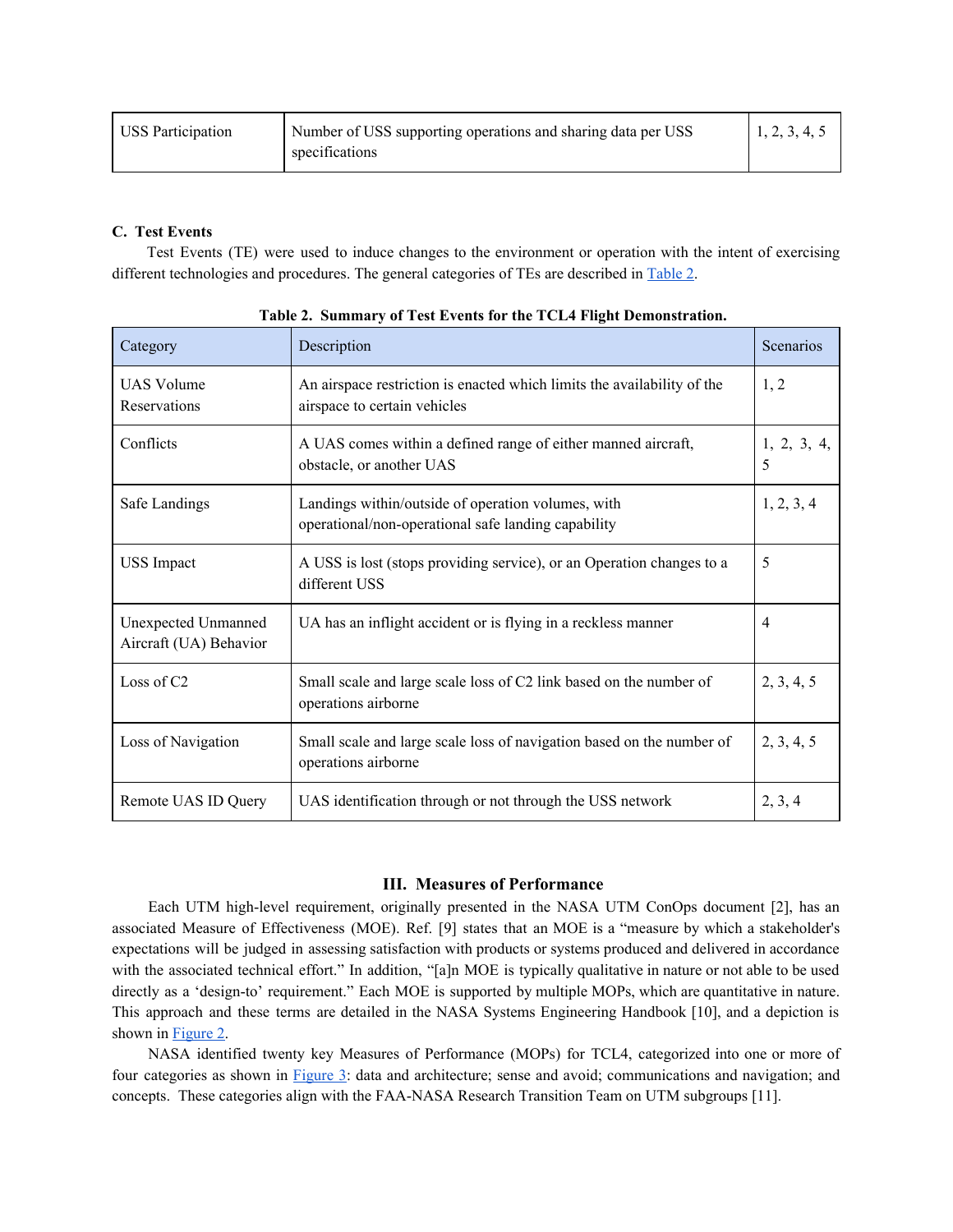

<span id="page-5-0"></span>**Figure 2. Relationship of high-level requirements, MOEs, and MOPs.**

| Concept                                  | Concept/Arch                                       | Architecture                                | Comm and Nav                           | Sense and Avoid         |
|------------------------------------------|----------------------------------------------------|---------------------------------------------|----------------------------------------|-------------------------|
| <b>Pilot Assessment</b>                  | <b>Contingency Plan</b><br>Response                | <b>Strategic</b><br>Deconfliction Rate      | Safe Landing Rate                      | Flight<br>Containment   |
| <b>High Density</b><br><b>Operations</b> | <b>Dynamic Priority</b><br><b>Operation Replan</b> | <b>Dynamic</b><br><b>Restriction Replan</b> | Nav Loss During<br>Conflict            | V2V Reception           |
| <b>BVLOS Operations</b>                  | <b>Public Safety</b><br>Deconfliction              | <b>USS Endpoint</b><br>Security             | C <sub>2</sub> Loss During<br>Conflict | Operator Alerting       |
|                                          | Remote ID Lookup                                   | <b>USS Latency</b>                          | Rote of C <sub>2</sub> Loss            | Duration of<br>Conflict |
|                                          |                                                    |                                             |                                        | Loss of Well Clear      |

<span id="page-5-1"></span>**Figure 3. Summary of Measures of Performance, organized by research focus.**

The Concept MOPs focus on assessing pilot perspectives on the UTM System, and validating the ability of the system to handle high-density, BVLOS operations. The Architecture MOPs investigate strategic deconfliction of operations, replanning in the presence of dynamic restrictions, security of USS data exchanges, and latency of communications between USSs. The Communications and Navigation MOPs measure the rate of safe landings and various aspects of communications, control, and navigation losses. The Sense and Avoid MOPs focus on the containment of flights within operational volumes, vehicle to vehicle reception, operator alerting of conflicts, the duration of conflicts within UTM, and the frequency of loss of well-clear. There are also MOPs that cross the concept and architecture groups involving contingency responses, priority operations, and remote identification.

The results of each MOP will be published in detail in various venues as they are developed. Some initial results are summarized in [Section](#page-8-0) V.

#### **IV. Test Planning and Execution**

The TCL4 flight test built up through several key steps. NASA researchers developed detailed scenarios, test events, and characteristics relevant to NASA's research goals. In this section the overall preparation and execution process is provided, followed by the plans by the NV and TX test sites to deliver on NASA's goals.

## **A. Planning**

The SOW described in Section II was provided to the Test Sites in early Fall 2018. The schedule included therein had several key milestones. A detailed test plan was required as part of the SOW response. The selected Test Sites were then required to iterate on that plan with NASA to produce a second version that would ultimately guide the execution of the tests.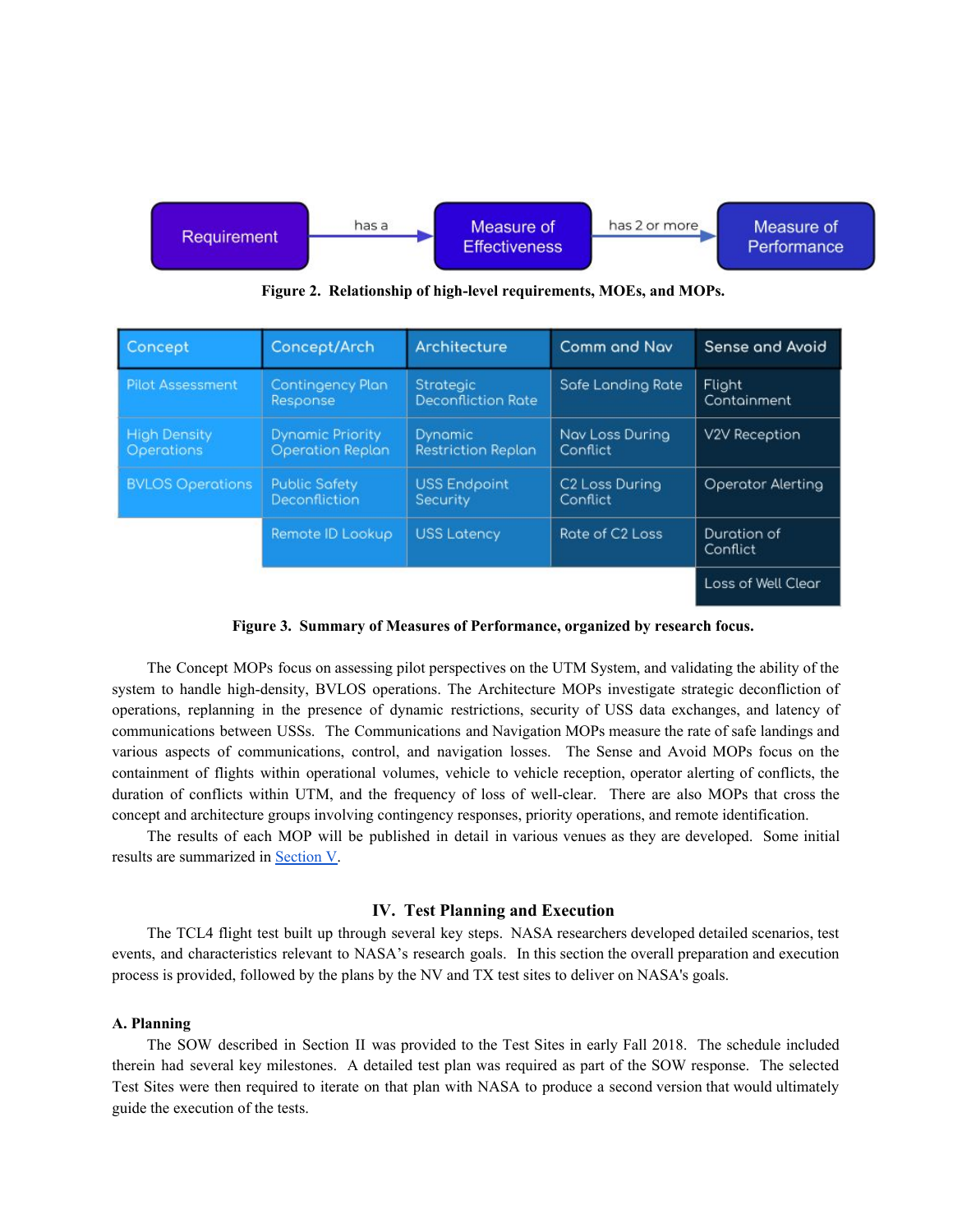The finalized test plans were then used as the basis for two key activities with all test stakeholders: a tabletop walkthrough of all scenarios and a collaborative simulation. The tabletop exercise clarified the team's understanding of the flow of the flight test and helped identify gaps in terms of data collection, logistics, timelines, etc. The collaborative simulation involved all partners with several vehicles included as hardware-in-the-loop connected to their respective USSs as the test sites and NASA simulating the operations and communications, emulating the day-of-operations activities as well as possible.

The test sites were then required to execute shakedown flights in order to exercise their field deployment plans in their respective urban environments. In parallel with all of these activities, the USSs that were partnered with the test sites underwent software checkout processes [12] to ensure their interoperability and readiness to support the field activities.

#### **B. Nevada**

NIAS proposed a test range across two sites in Reno, Nevada and completed Scenarios 1, 2, and 4. Scenarios 1 and 4 occurred in the downtown area (see [Figure](#page-6-0) 4) and Scenario 2 occurred in and around Idlewild Park. Scenarios 3 and 5 were not performed by NIAS, in order to focus efforts on NASA's higher priority requirements and to take advantage of fewer range reconfigurations.

NIAS had 25 partners. Of these partners, 18 participated directly in flight testing as industry and city partners. Five partners were UAS Service Providers (USS) [Uber Elevate, Airmap, AiRXOS (GE Venture), ANRA, and Avision Robotics] and six UAS operators [Uber Elevate, AviSight, Drone America, Switch, Utah State University, and AiRXOS].

Shakedown (practice) testing at Nevada took place May 15-23, 2019 and the official flight Demonstration occurred June 17-28. During the demonstration, NIAS had 144 live flights with a total active operation time of about 18 hours. During a given scenario and run, up to five live UAS flew concurrently. Additionally, more than 500 simulated flights were flown over the course of the demonstration concurrent with the live flights to create higher density UAS operations and to safely execute certain flight interactions.

<span id="page-6-0"></span>

**Figure 4. Downtown Reno test range.**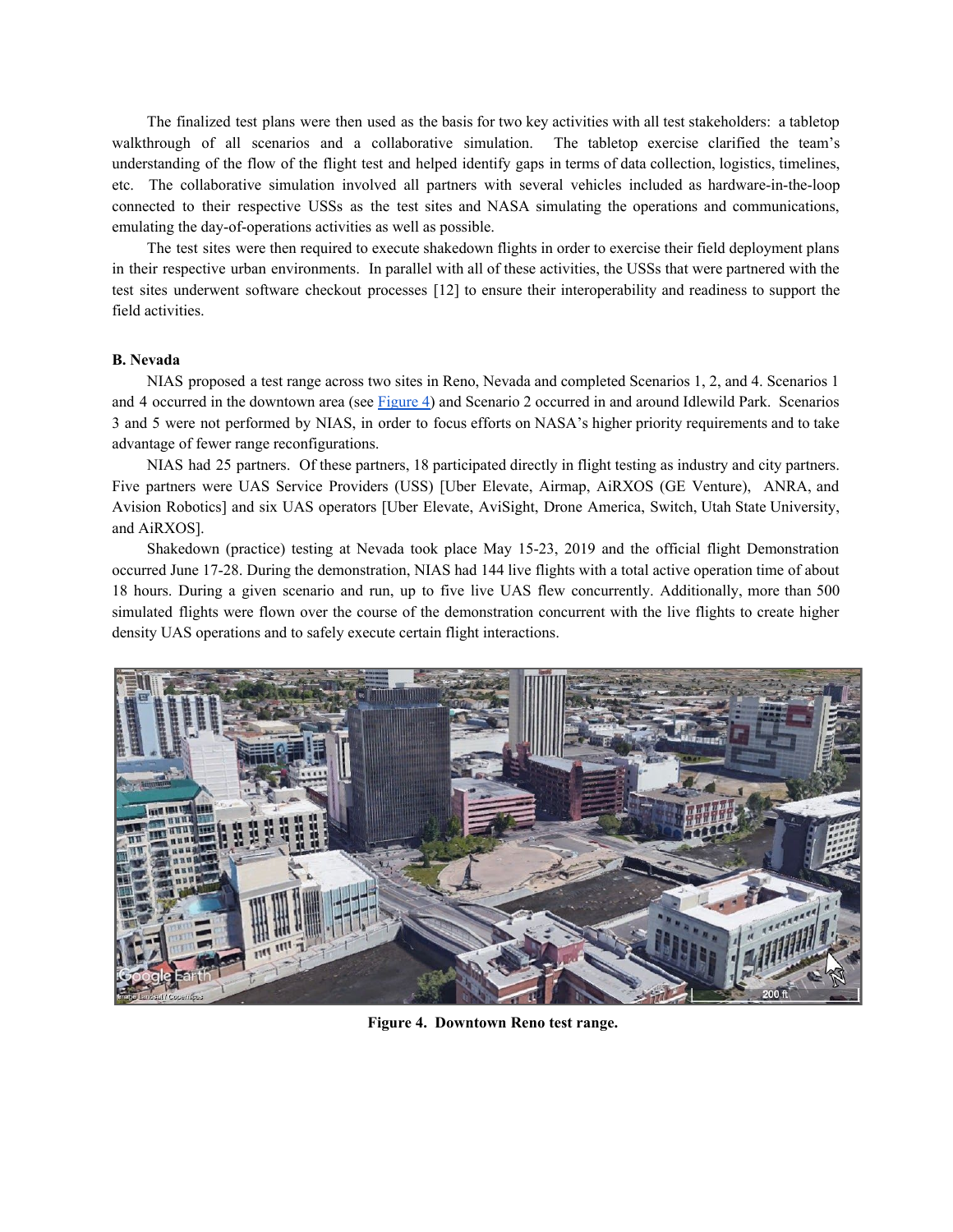# **C. Texas**

LSUASC proposed a test range across four sites in Corpus Christi, Texas and completed all five scenarios. Scenario 1, 3, 4, 5 occurred in the downtown (see [Figure](#page-7-0) 5) and waterfront sites, Scenario 2 in the Arts and Entertainment district, Scenario 3 also involved operations at Corpus Christi Port and Corpus Christi airport.

LSUASC had 21 partners, 14 of which were industry and city partners. Three UAS operators [Near Earth Autonomy, LSUAC, and the Corpus Christi Fire Department] flew eight live UAS vehicles supported by seven USSs [five of those that participated in Nevada with the addition of One Sky (AGI) and Collins Aerospace].

LSUASC performed a tabletop exercise with NASA in May 2019 to step through the processes and operations. Then, shakedown testing was executed July 25-31, 2019 and the official flight Demonstration took place August 12-23, 2019. During the demonstration, LSUASC had 208 live flights with a total active operation time of about 37 hours. During a given scenario and run, up to seven live UAS flew concurrently. Additionally, more than 400 simulated flights were flown over the course of the demonstration concurrent with the live flights to create higher density UAS operations and to safely execute certain flight interactions.



**Figure 5. Downtown Corpus Christi test range.**

## <span id="page-7-0"></span>**D. TCL4 Fleet and Equipment**

Across the two test sites, there were 8 unique multicopters used (DJI M600, M200, M210, and Mavic; Air Robot AR200; Drone America Nav X; 3DR Solo; and Tarot X6) in the flight demonstration. Also, there were a variety of on-board and ground equipment and infrastructure on the UASs and at the sites such as radars, detect and avoid and obstacle avoidance technologies, communication and navigation technologies, parachute technology, and weather stations, that were used to support testing. UAS Command and Control (C2) communications equipment was in two variants, one that used the Industrial, Scientific, and Medical (ISM) frequency spectrum and another using Long Term Evolution (LTE) spectrum. GPS was the main navigation technology for participating sUAS.

#### **E. Operational Incidents**

While the vast majority of operations and vehicles performed as expected, there were a few occasions in which unexpected issues were observed. There were wiring issues with one of the UAS models resulting in the damage to two vehicles during hard landings. This necessitated the grounding of that model for some time during the testing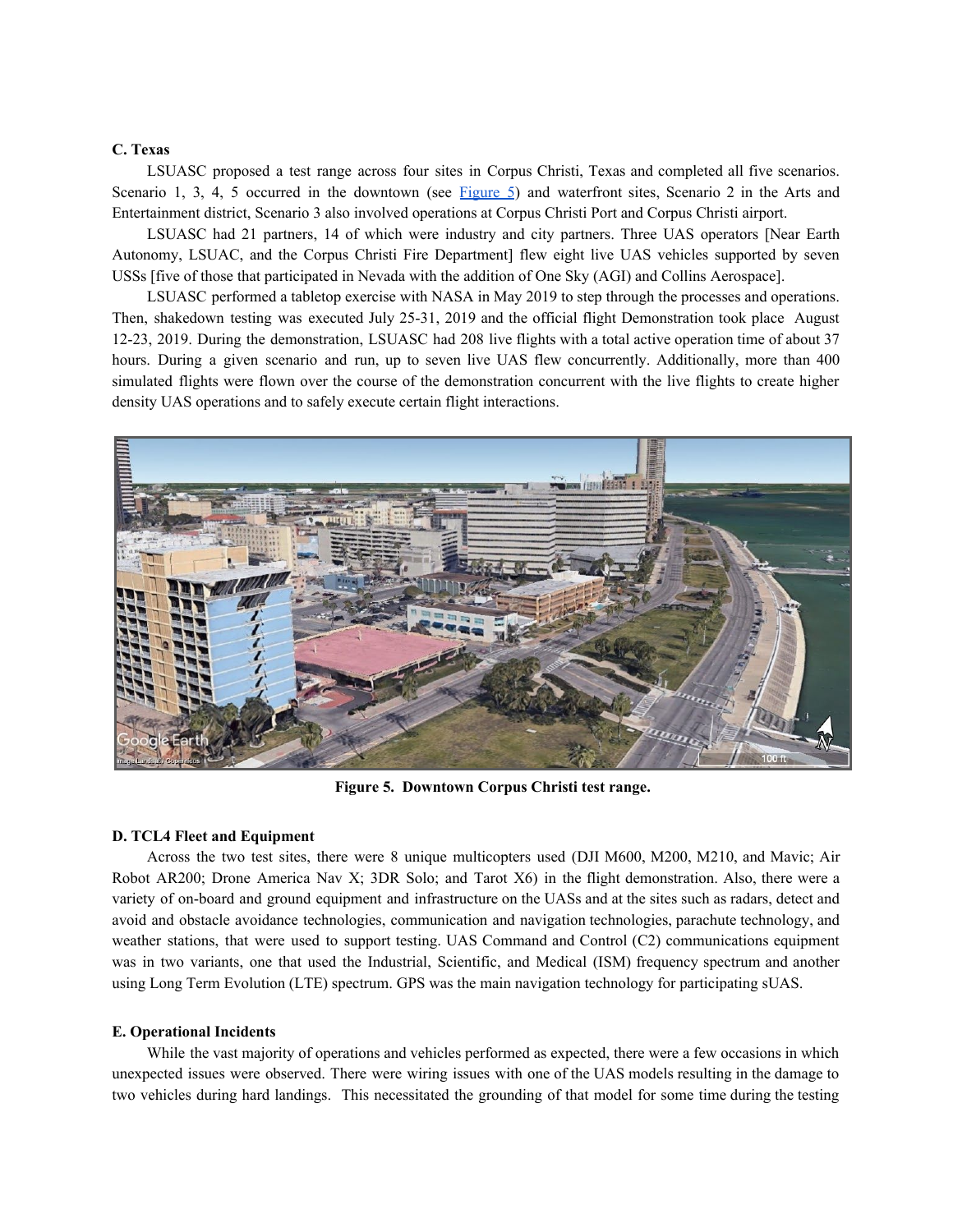window to address the issue. Radio frequency environmental issues caused damage to two vehicles while operating in the urban environment. The likely cause for the first was GPS multipathing<sup>7</sup>, while the second exhibited command and control interference. These two incidents occurred on the same range on different days. Another model vehicle experienced multiple instances of control interference, but without an unplanned landing or vehicle damage. One vehicle was also moderately damaged due to an unexpected parachute activation, landing hard, but clear of people or property on the ground.

While the root causes of these incidents, and their eventual solutions, are distinct (wiring issues, RF environment problems, payload malfunction), there are general lessons to learn that are likely more valuable than solving the individual problems. Some of these are touched upon in the Lessons Learned subsection below. At a high level, it will be important to share information about off-nominal situations, including crashes, in an operational environment such that the entire UTM community can benefit from what is experienced by individual operations, operators, and manufacturers.

Manned incursions by medical helicopters into the test range occured in both Nevada and Texas. These incursions interrupted UAS operations and were handled procedurally by range safety personnel as such events were considered in the safety case for both ranges. UAS involved in TCL4 were always able to stay clear of the manned operations. These manned incursions happened in spite of test coordination with the helicopter dispatch. This highlights a known need within future UTM operational environments for appropriate integration with traditional aviation. That potential integration can take many forms, but is not discussed further in this document.

#### **E. NASA Data Collection**

<span id="page-8-0"></span>Data collection and analysis were critical to the success of TCL4. USSs submitted data collected from the operations that they supported as well as data from the test sites as required by a Data Management Plan (DMP) [13, 14].

#### **V. Findings**

# **A. MOPs**

In this section, some of the key results, and an example of the result, are summarized. Each MOP that is intended for external reporting is detailed in other publications. The following subsections group the MOPs by the publication in which they are more fully reported; for in-depth analysis and visualization of the results, please see the referenced publication.

#### *USS Network Performance*

The communication performance of the USSs is summarized by three MOPs fully reported in a NASA Technical Memorandum [13]. For example, network latency between USSs was the focus of UTM-MOP-13. The results for this MOP showed that latency is not a likely impediment to nominal operation of a future, operational UTM system, with the 95th percentile latency across all USS-USS messages being 532ms (see [Figure](#page-9-0) 6). Results did indicate that performance requirements need to be developed on a per endpoint basis, as the processing required for the various USS endpoints can vary significantly. UTM-MOP-16 successfully demonstrated high density operations (at least 10 operations within 0.2nmi<sup>2</sup>) with no observed negative network effects. To maintain this level of quality, USSs would have to horizontally scale their resources based on the geographical extents under their management, which is a reasonable expectation for modern web services.

<sup>7</sup> GPS multipath occurs when the radio signals from the GPS satellite(s) are received after traveling a variety of distances due to reflecting off of nearby objects, like buildings. This introduces uncertainty in the GPS calculations determining position.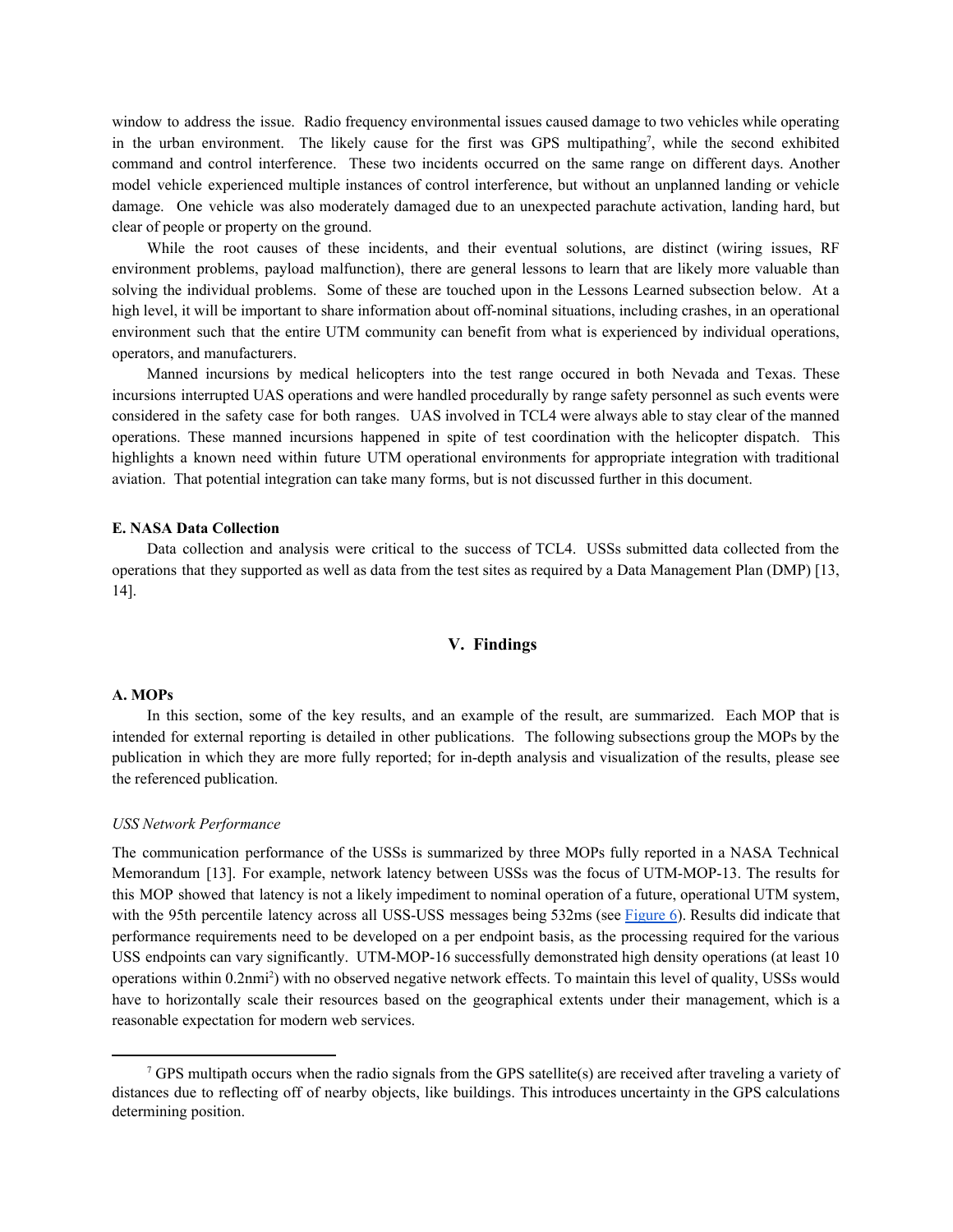

#### USS-USS Communications Latency Cumulative Distribution

Max Latency (ms)

<span id="page-9-0"></span>**Figure 6. UTM-MOP-13 results for latency of USS-USS data exchanges.**

#### *Strategic Deconfliction*

The performance related to the strategic deconfliction of UTM operations was measured in three MOPs and are fully reported in a NASA Technical Memorandum [15]. UTM-MOP-01 measured the overall strategic deconfliction rate and showed that USSs were able to use UTM protocols to strategically deconflict operations by meeting the overall minimum success criterion of more than 95% of nominal operations strategically deconflicted.



**Figure 7. Strategic deconfliction results over 327 operations.**

#### *Communications and Navigation*

The performance related to the communications and navigation of operations within TCL4 was measured in four MOPs reported in a NASA Technical Memorandum [16]; the results are briefly summarized here. Two of these MOPs rely on a TCL4 definition for a conflict. UA-to-UA conflicts were defined as being within 700ft horizontally and 200ft vertically of each other. Note that this does not imply or state any standard or accepted definition of well-clear for sUAS, but provides a reasonable set of values for testing purposes. Also note that operations may be strategically deconflicted and still be in "conflict" via this definition.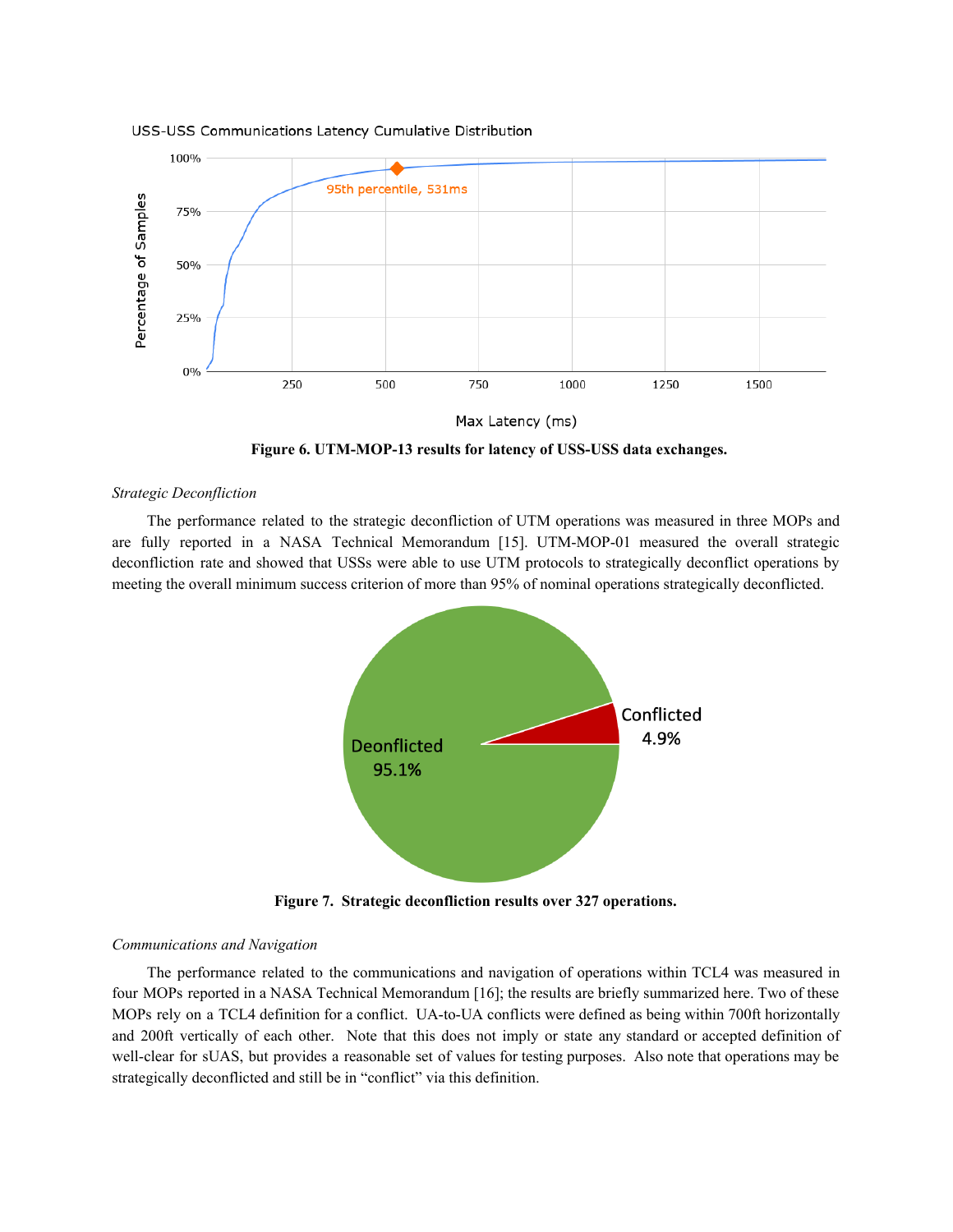Rate of safe landing was measured in UTM-MOP-05. Of the 219 landings used in this analysis, 117 ( $\sim$ 53%) occurred within 3m of a planned landing location or within an identified polygon, such as a contingency landing polygon, 26 ( $\sim$ 12%) were outside of 3m but within 5m of a planned landing location, and 35 ( $\sim$ 16%) were outside of 5m but within 10m of a planned landing location. The remaining operations also landed safely, but did so inconsistently with their operations plans, indicating a need to ensure intent is appropriately updated and shared in UTM. [Figure](#page-10-0) 8 illustrates these values.



<span id="page-10-0"></span>**Figure 8. Rate of safe landing (UTM-MOP-05) in TCL4.**

Rate of loss of navigation during conflict was measured in UTM-MOP-06. For this MOP, both operations in conflict needed to have navigation data in order to be considered. A loss of navigation was determined by either a provided Navigation Accuracy Category Position (NACp) or a calculated position dilution of precision (PDOP) relative to an applicable threshold. The majority of operations in conflict which provided either NACp or PDOP indicated a loss of navigation capability resulting in 14205 seconds where at least one operation had a navigation loss out of a total conflict duration of 15523 seconds, a rate of about 92%. This was poorer than targeted for the flight test, but illustrates the difficulty of GPS reliance in an urban environment, especially during conflict situations.

For UTM-MOP-19, most operations with reported data maintained command and control links throughout their operation (128 out of 140). The 12 operations that experienced a loss of C2 accounted for 1807 seconds of lost airborne C2 time, which was about 1.8% of the airborne time over 140 operations. For UTM-MOP-09 both operations in conflict needed to have C2 data in order to be considered. Of the operations identified in MOP-19 which experienced a loss of C2, only 1 was in conflict, resulting in 28 seconds of C2 loss out of a total conflict duration of 12553 seconds, which translates to a less than 1% rate. UTM-MOP-09 was defined with a minimum success criterion of  $\leq 4\%$ , thus the operations met expectations for this MOP.

# *Human Factors*

UTM-MOP-15 was entitled "Crew Assessment of UTM Information Properties" and was focused on gathering data related to user interactions with UTM components. A full report on this MOP is provided in two separate NASA Technical Memoranda [17][18]. Crew interactions with the UTM System are mediated through the displays provided by USSs, so impressions can vary. UTM information was reported by flight crews to be useful for building their awareness of the flight situations, and data collected from flight crews indicated that UTM provided information that contributed to users' ability to operate safely and effectively within the UTM environment. UTM system-to-user communications were possibly better than users were aware of, since data exchanged between system components of UTM are not always displayed to the user, depending on the USS user interface implementations. Although crews had good situation awareness of their ownship, they requested additional UTM information when the information they had access to was not sufficiently usable, salient, intuitive or complete on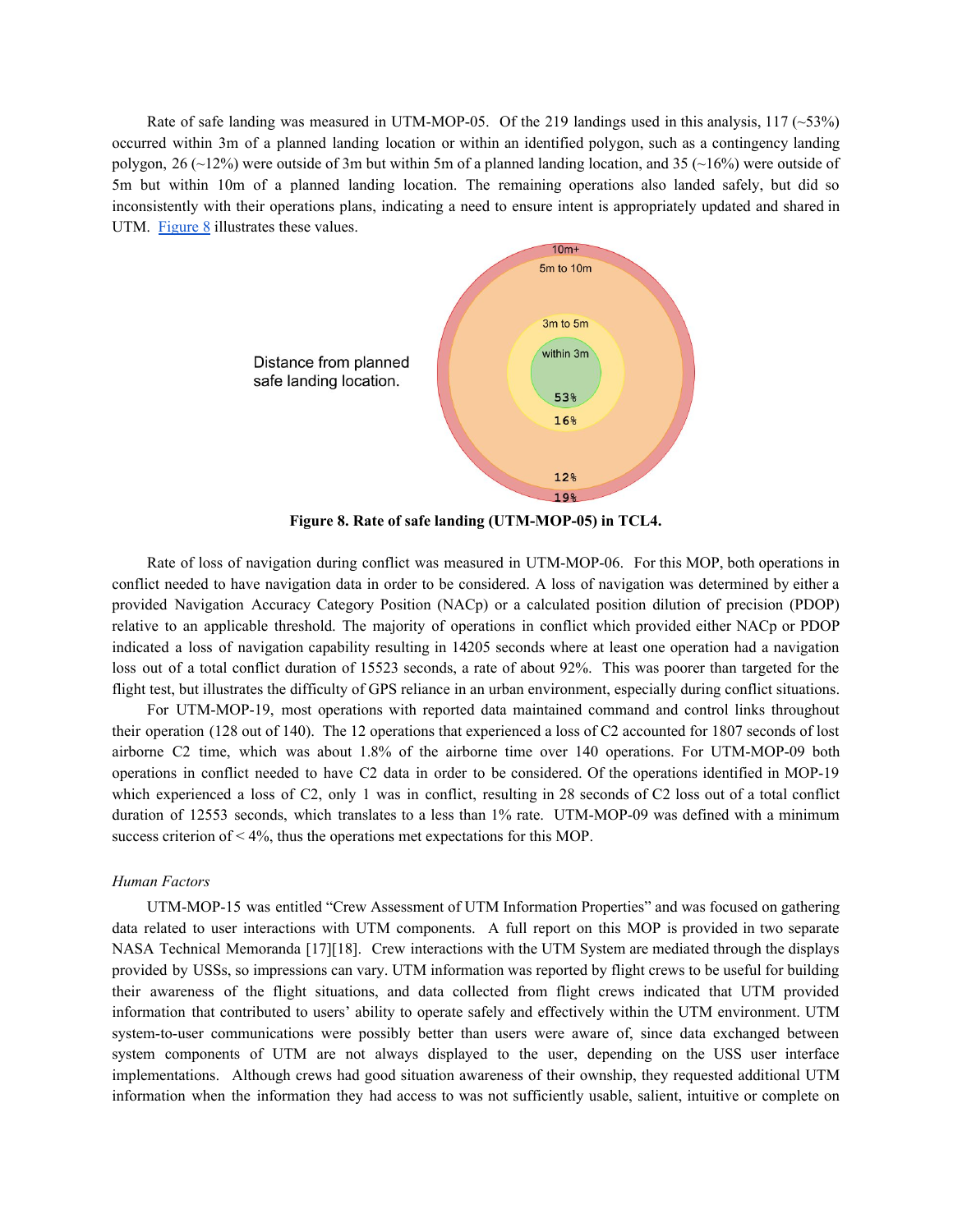their current displays. Information management on UTM, especially of alerts, was reported to be a distracting activity to some crews and may benefit from filtering capabilities. As expected during flight tests in a complex environment, observers noted a fair amount of crew cross checking of UTM information with alternate information sources, suggesting that crews' confidence and trust in UTM information were still being established.

#### **B. Related NASA UTM Project Research**

The TCL4 flight activities spawned a great deal of research beyond the core MOPs. Work supported by the UTM Project and related to TCL4 has been published on navigation performance characterization[19], which provides data related to sUAS operation in urban environments. In addition, the reporting of off-nominal operations [20][21] has been further developed and tested in multiple flight tests, with recommendations for incorporation into an operational environment. Vehicle-to-vehicle system design [22] and path planning with obstacle avoidance [23] were also studied with point-design solutions to ensure alignment with the UTM concept and lay the groundwork for future requirements development. NASA UTM research related and contemporaneous to TCL4 includes the development of mission task elements for sUAS [24], ground risk assessment [25][26], sense-and-avoid characterization [27], and sUAS vehicle cybersecurity [28].

#### **C. Lessons Learned**

There were many lessons learned from this demonstration. NASA has cataloged several lessons for various purposes and audiences. These and other lessons have been transferred in various ways to industry (via standards development meetings, workshops, etc.), to the FAA (via the NASA-FAA Research Transition Team activities), and internally at NASA (to other Projects and to NASA Centers).

TCL4 had several high-level objectives which could be summarized into three major categories. Objective 1 (O1) was to identify technological gaps to enable UTM. Objective 2 (O2) was to demonstrate and illustrate the viability of the UTM concept through live flight tests in an urban environment. Finally, Objective 3 (O3) was to inform standardization of UTM that will occur through future rulemaking and standards developing organizations. Three columns in [Table](#page-11-0) 3 indicate how the lessons learned supported the high-level objectives (O1-O3)

| <b>Lesson Title</b>   | Description                                                                                                                                                                                                                                                                                                                                                                                                                                                                                                                                                                                                                                                                                                                                                                                          | O <sub>1</sub> | O <sub>2</sub> | O <sub>3</sub> |
|-----------------------|------------------------------------------------------------------------------------------------------------------------------------------------------------------------------------------------------------------------------------------------------------------------------------------------------------------------------------------------------------------------------------------------------------------------------------------------------------------------------------------------------------------------------------------------------------------------------------------------------------------------------------------------------------------------------------------------------------------------------------------------------------------------------------------------------|----------------|----------------|----------------|
| Altitude<br>reference | The lack of standardization in referencing altitudes across components in the<br>sUAS domain is a significant hurdle that NASA and others have noted<br>previously. For USS-USS data exchanges, WGS84 measured in feet has been<br>used by NASA for a few years. However, USSs and other stakeholders often<br>make translations of altitude measurements from other sources with other<br>reference frames, units, or approaches that are not always fully understood by<br>all the users of those data. This potentially causes false or missed conflicts<br>between operations when USSs attempt to compare altitudes with each other<br>for deconfliction or conformance purposes. This is a significant issue that<br>industry must address for safe integration and operationalization of UTM. |                |                |                |
| Discovery<br>worked   | When the architecture of UTM evolved between TCL1 and TCL3 to a fully<br>federated system, NASA recognized the need for a system for the key<br>federated components (USSs) to discover each other for communications.<br>NASA engaged with industry partners via technical outreach activities to<br>force the discussion on a discovery system. NASA's initial approach to prove                                                                                                                                                                                                                                                                                                                                                                                                                   |                |                |                |

#### <span id="page-11-0"></span>**Table 3. Summary of key lessons learned in TCL4.**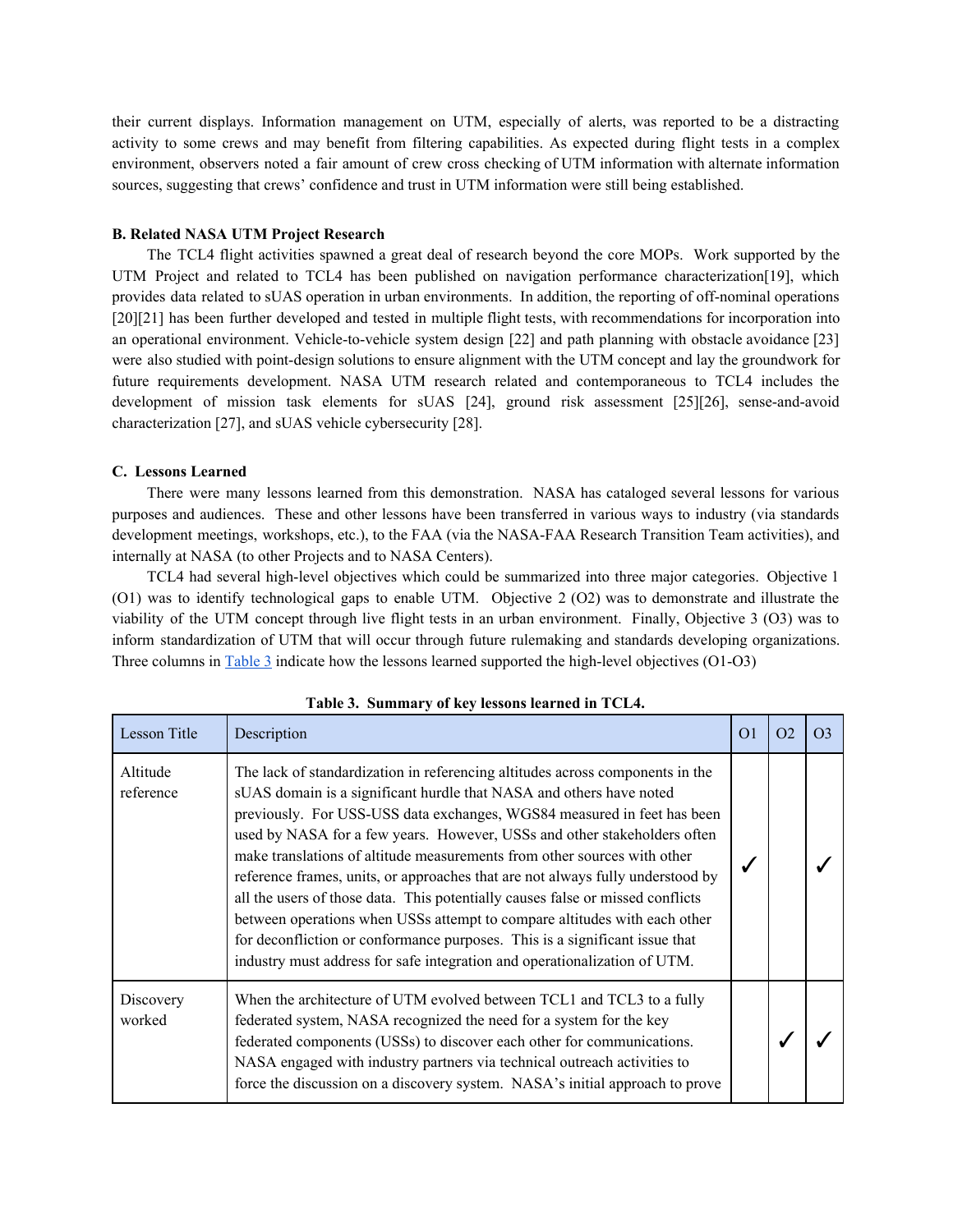|                                                                         | the concept was improved upon by industry and successfully tested in TCL3<br>and TCL4. This transfer from government research to industry innovation on<br>a component of the UTM ecosystem is a key example of how the system<br>should continue to evolve, with industry taking a larger and larger role in the<br>specification of the operational system based on insights gained through<br>collaborative testing.                                                                                                                                                                                                                                                                                                                                                                                                                                                                          |   |  |
|-------------------------------------------------------------------------|--------------------------------------------------------------------------------------------------------------------------------------------------------------------------------------------------------------------------------------------------------------------------------------------------------------------------------------------------------------------------------------------------------------------------------------------------------------------------------------------------------------------------------------------------------------------------------------------------------------------------------------------------------------------------------------------------------------------------------------------------------------------------------------------------------------------------------------------------------------------------------------------------|---|--|
| Off-nominal<br>situation<br>handling                                    | A critical path in off-nominal situations handling was identified (e.g. a human<br>director of flight operations coordinating UAS and USS in response to<br>off-nominal situation) and automation is suggested to remove that critical<br>path [20]. An approach involving each USS providing a semi-standardized<br>interface to collect off-nominal situations reports was identified as the best<br>approach. Continued collection of off-nominal reports and sending them to<br>the Aviation Safety Reporting System was suggested so that evaluation and<br>analysis can continue in order to understand off-nominal situations and reduce<br>their occurrence [19].                                                                                                                                                                                                                        |   |  |
| Degraded C2<br>and navigation<br>performance in<br>urban<br>environment | Given the obstacles in the urban environment, reliance on GPS for navigation<br>and the known characteristics of communications between the pilot and<br>ground infrastructure, it was expected that there would be degraded<br>performance of UA navigation and C2 links. It was valuable to obtain<br>measurements of dozens of flights using multiple UAS platforms to document<br>these performance issues.                                                                                                                                                                                                                                                                                                                                                                                                                                                                                  |   |  |
| Gathering<br>consensus                                                  | Early and often partner engagement pays off. This was planned as a feature<br>of the UTM Project from the beginning and it bore fruit through collaborative<br>testing. The efforts of the industry partners provided them key insights into<br>the UTM Concept that could not be easily gained in any other way. Those<br>partners, in turn, have taken the concept into the standardization process and<br>have become global experts and ambassadors of the UTM concept as<br>understood by NASA and the FAA.                                                                                                                                                                                                                                                                                                                                                                                 | ✓ |  |
| Value of flying<br>in the NAS                                           | Early in the development of UTM at NASA, the Project had a choice of flight<br>testing in restricted airspace or in the National Airspace System (NAS). The<br>value of flying in the NAS was assumed to outweigh the increased effort to<br>execute the flight tests. This assumption was realized throughout all flight<br>tests, including (and especially) in TCL4. It was vital to gather public<br>acceptance and understand community concerns. It was valuable to go<br>through the approval processes with the FAA to learn the limitations and<br>opportunities to improve that process for NASA and the FAA. It was<br>beneficial to work through safety cases that took into consideration pop-up<br>operations that were not involved in the testing, experience incursions by<br>non-participating operations, and to then consider how that might affect or<br>drive the concept. |   |  |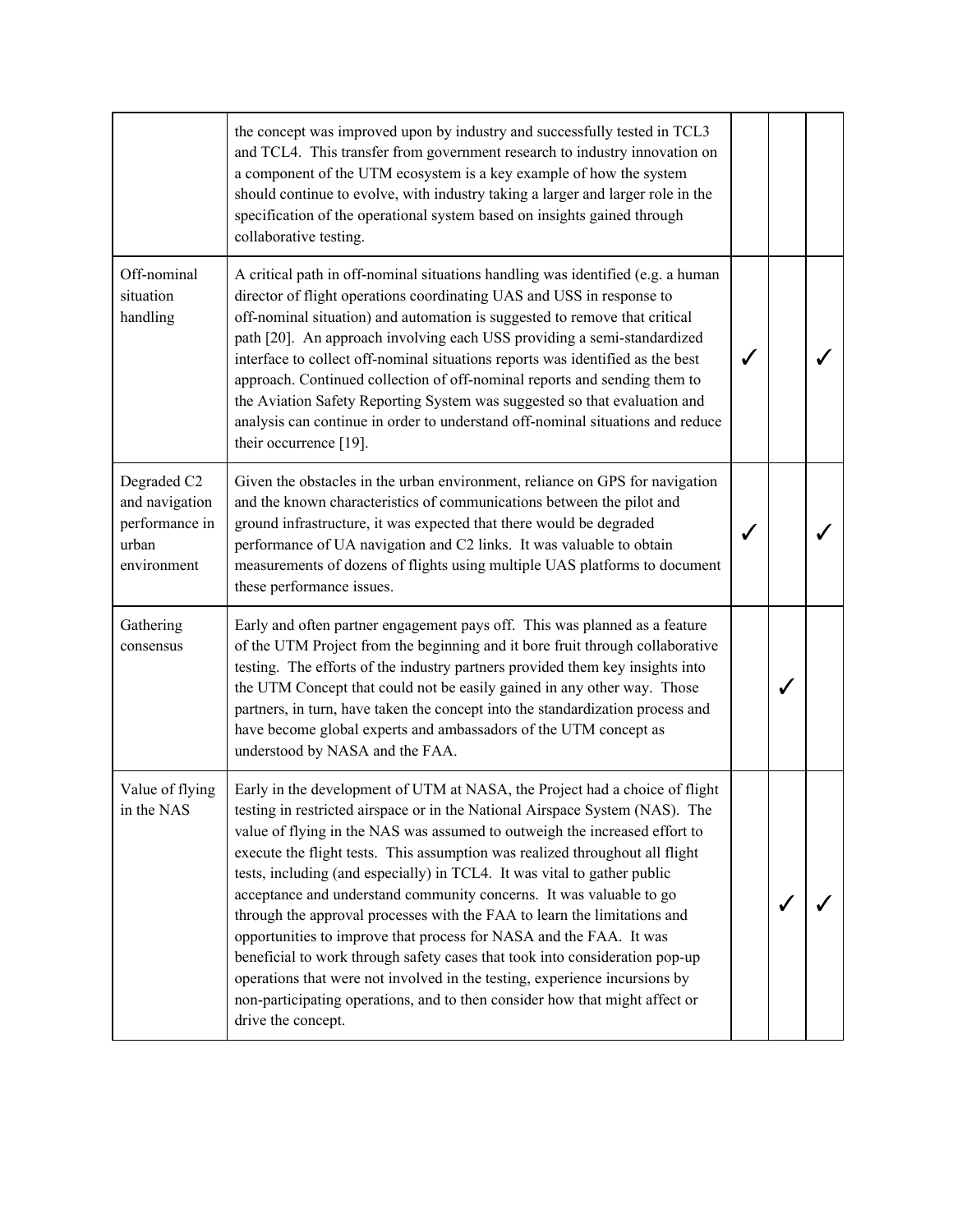| <b>USS</b><br>negotiation<br>development | The most complex protocol tested in TCL4 was USS-USS Negotiation.<br>Given project schedule limitations, the protocol was not defined to a level that<br>allowed for USSs to properly implement for full testing in TCL4. However,<br>even with a limited implementation, the value of negotiations was evident.<br>Further refinement of negotiations will be important in all phases of UTM<br>development and operationalization. |  |  |  |  |
|------------------------------------------|--------------------------------------------------------------------------------------------------------------------------------------------------------------------------------------------------------------------------------------------------------------------------------------------------------------------------------------------------------------------------------------------------------------------------------------|--|--|--|--|
|------------------------------------------|--------------------------------------------------------------------------------------------------------------------------------------------------------------------------------------------------------------------------------------------------------------------------------------------------------------------------------------------------------------------------------------------------------------------------------------|--|--|--|--|

# **VI. Conclusion**

TCL4 testing accomplished NASA's general objectives and several auxiliary objectives. We accelerated partner development of the seven participating USSs, tested in an urban environment, tested the state of the art of many existing commercial technologies, and established the need for improvements or new technologies. The test sites, partners, and NASA gained a better understanding of the FAA process necessary for authorizations, waivers, and vehicle safety approvals as well as city approvals required for UAS operation in urban environments and were able to provide that experience back to the FAA.

As a capstone activity for the NASA UTM Project, TCL4 highlighted how far the concept and implementation of UTM has come since its inception at NASA Ames over six years ago. Industry and other government agencies are poised to take the lessons and experience gained through collaborative flight testing and move toward operationalization of UTM. This is generally the primary goal of all NASA aeronautics research, thus indicating a measure of success for the overall UTM effort at NASA.

## **References**

- [1] Federal Aviation Administration, "Unmanned Aircraft System (UAS) Traffic Management (UTM) Concept of Operations v2.0," published March 2020.
- [2] Kopardekar, P., Rios, J., Prevot, T., Johnson, M., Jung, J., and Robinson III, J.E., "Unmanned Aircraft System Traffic Management (UTM) Concept of Operations," 16th AIAA Aviation Technology, Integration, and Operations Conference (ATIO), Washington, D.C., June 2016. https://doi.org/10.2514/6.2016-3292.
- [3] Rios, J., Mulfinger, D., Homola, J., Venkatesan, P., "NASA UAS Traffic Management National Campaign: Operations Across Six UAS Test Sites," 35th Digital Avionics Systems Conference (DASC), Sacramento, CA, 2016. https://doi.org/10.1109/DASC.2016.7778080.
- [4] Johnson, M., Jung, J., Rios, J., Mercer, J., Homola, Prevot ,T., Mulfinger, D., and Kopardekar, P., "Flight Test Evaluation of an Unmanned Aircraft System Traffic Management (UTM) Concept for Multiple Beyond-Visual-Line-of-Sight Operations," 12th USA/Europe Air Traffic Management Research and Development Seminar (ATM2017), Seattle, WA, June 26–30, 2017.
- [5] Homola, J., Mohlenbrink, M., Dao, Q., Claudatos, L., Martin, L., and Mercer, J., "UAS Technical Capability Level 2 Unmanned Aircraft System Traffic Management (UTM) Flight Demonstration: Description and Analysis," IEEE-DASC, St. Petersburg, FL., September 17–21, 2017. [https://doi.org/10.1109/DASC.2017.8101994.](https://doi.org/10.1109/DASC.2017.8101994)
- [6] Aweiss, A., Owens, B., Rios, J., Homola, J., and Mohlenbrink, C., "Unmanned Aircraft Systems (UAS) Traffic Management (UTM) National Campaign II," AIAA SciTech Forum, Kissimmee, FL., January 8–12, 2018. https://doi.org/10.2514/6.2018-1727.
- [7] Homola, J., Martin, L., Cencetti, M., and Aweiss, A., "UAS Traffic Management (UTM) Technical Capability Level 3 (TCL3) Flight Demonstration: Concept Tests and Results," 38tth DASC 2019, San Diego, CA, September 8-12, 2019. https://doi.org/10.1109/DASC43569.2019.9081617.
- [8] Aweiss, A., Homola, J., Rios, J., Jung, J., Johnson, M., Mercer, J., Modi, H., Torres, E., and Ishihara, A., "Flight Demonstration of Unmanned Aircraft System (UAS) Traffic Management UTM at Technical Capability Level 3", 38tth DASC 2019, San Diego, CA, September 8-12, 2019. [https://doi.org/10.1109/DASC43569.2019.9081718.](https://doi.org/10.1109/DASC43569.2019.9081718)
- [9] NASA, Procedural Requirements, NPR 7123.1B, April 2013.